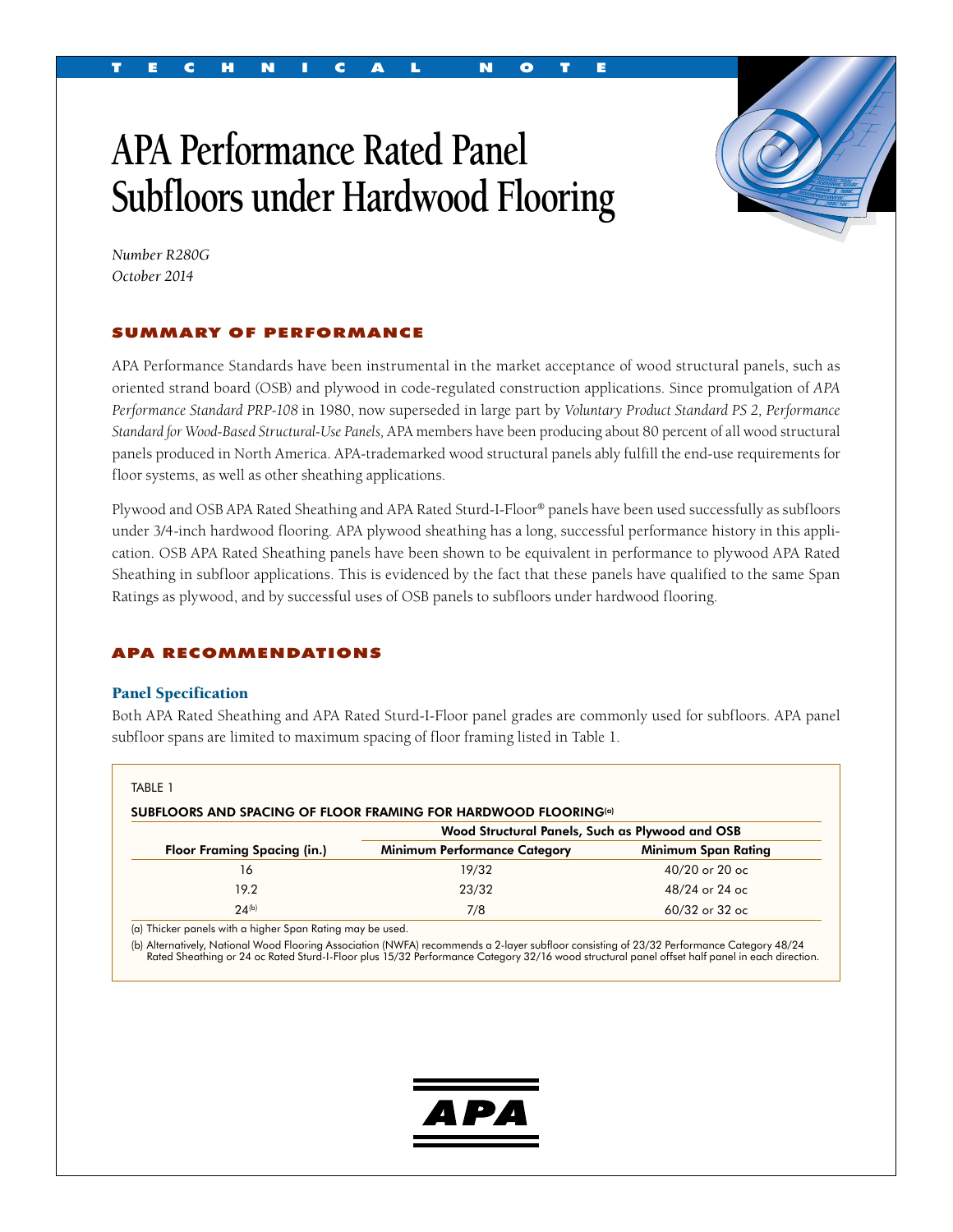#### Installation of Subfloors

Subfloor panels shall be installed continuous over two or more spans, with the long panel dimension perpendicular to floor framing. All panel-ends and edges should be spaced 1/8 inch.

To minimize the potential for squeaks, the subfloor panels may be glue-nailed to the floor framing using construction adhesives conforming with ASTM D3498 or APA Specification AFG-01. For increased stiffness, tongue-and-groove (T&G) or blocked panel edges also may be glued.

Glue-nailed subfloor panels up to 3/4-inch thick should be fastened with 6d ring- or screw-shank nails or 8d common nails spaced 12 inches o.c. along panel ends and intermediate supports. For subfloor panels thicker than 3/4 inch, and for nailedonly subfloor installation, see *APA Engineered Wood Construction Guide,* Form E30, for fastener size and spacing.

Note: National Wood Flooring Association (NWFA)<sup>(a)</sup>, recommends gluing subfloor sheathing when framing is spaced more than 16 inches.

#### Preparation of Subfloors for Hardwood Flooring Installation

Both the subfloor and hardwood flooring are sensitive to moisture. Most hardwood flooring is delivered dry (less than 10 percent moisture content). Expansion and buckling of the hardwood flooring can occur if exposed to excessive moisture, or opening of gaps between flooring strips can occur upon subsequent drying, and floor squeaks may result. This reaction to moisture can occur regardless of the panel type used for the subfloor.

If the subfloor has become wet during construction, it is imperative that it dries prior to installation of hardwood flooring. A hand-held moisture meter can be used to check the condition of the subfloor, which should be within a range consistent with recommendations of the hardwood flooring manufacturer. (Note: Moisture content measurement results will vary depending on the panel and meter type. In order to ensure accurate results, it is important that the moisture meter be calibrated before use. Calibration should be conducted in accordance with the moisture meter manufacturer's recommendations.)

For homes with crawl-space floors, the builder should ensure that the crawl space is well drained and dry when hardwood flooring is installed. Also, minimum 6-mil polyethylene sheeting should be installed as a vapor retarder on the ground in the crawl space prior to installation of the hardwood flooring.

Inspect the subfloor for flatness between joists. When necessary, the builder should install extra blocking and re-fasten the subfloor to flatten uneven areas. Check the subfloor for squeaks or loose panels and refasten as necessary before installing the hardwood flooring.

The installer should inspect the subfloor for smoothness along joints between panels. Any ridges at panel edges should be sanded smooth prior to installation of the hardwood flooring, using a heavy-duty floor sander with a moderately coarse grit sandpaper.

#### Hardwood Flooring Installation

Follow the recommendations of NWFA for handling, storing and acclimatizing, and installing hardwood flooring. Where possible, it is suggested that the hardwood flooring strips should be oriented perpendicular to floor framing for maximum floor stiffness.

<sup>(</sup>a) National Wood Flooring Association (NWFA), 111 Chesterfield Industrial Boulevard, Chesterfield, Missouri 63005, Phone 800-422-4556, www.woodfloors.org, www.nwfa.org.